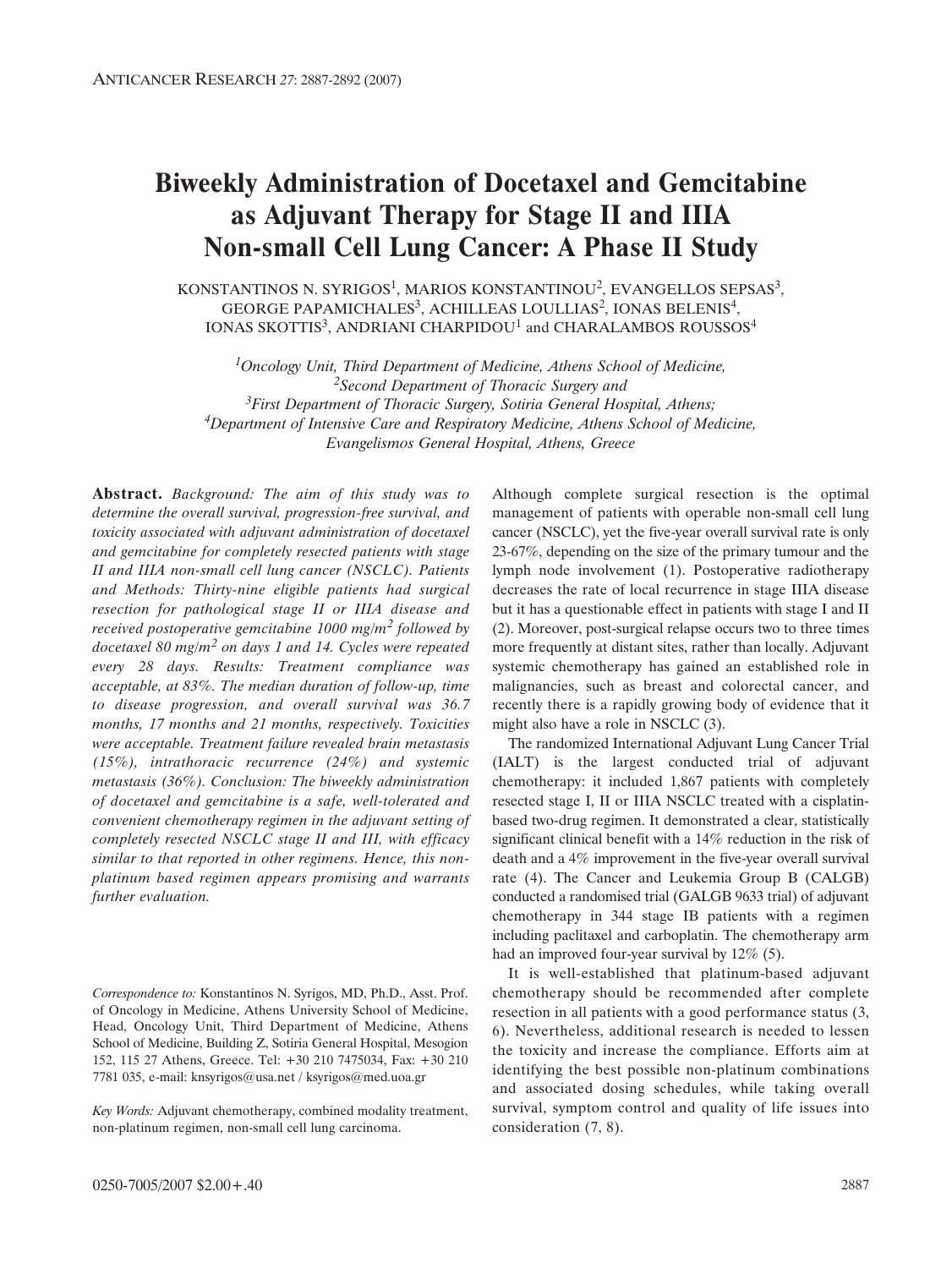We conducted a preliminary phase II trial to evaluate the feasibility, tolerability and activity associated with administering the gemcitabine and docetaxel combination on a biweekly basis, as adjuvant treatment for completely resected stage II and IIIA NSCLC patients.

## **Patients and Methods**

*Eligibility criteria.* Patients, aged <75 years, with previously documented NSCLC at stage II or stage IIIA which had been completely resected by either lobectomy or pneumonectomy were included in the study. Additional inclusion criteria included: age >18 years, Eastern Cooperative Oncology Group (ECOG) performance status 0 or 1, adequate haematological (absolute neutrophil count (ANC) ≥1500/ $\mu$ l, platelet count ≥ 100,000/ $\mu$ l), renal (serum creatinine  $\leq 1.5$  mg/dL) and hepatic (bilirubin  $\leq 1.5x$ upper normal limit, serum glutamic oxaloacetic transaminase (SGOT), and serum glutamate pyruvate transaminase (SGPT) ≤2.5x upper normal limit) functions. All patients required a complete history and physical examination including evaluation of performance status, recent weight loss, percent of weight loss, and concurrent non-malignant disease and its therapy.

Patients were excluded from the study if they had a history of other neoplasms (except *in situ* carcinoma of the cervix or basalcell carcinoma of the skin), history of cardiac disease, peripheral neuropathy, psychiatric disorders or serious active infection. Patients were considered ineligible if they had received prior chemotherapy, prior thoracic radiation therapy, or prior immunotherapy within 5 years of study entry. Patients with stage I, IIIB, or IV NSCLC were not eligible. Females of childbearing age were required to have a negative serum or urine pregnancy test within 48 hours of enrolment and use adequate contraceptive measures during the study. Pregnant or breast-feeding women were not entered onto the study. The study was approved by the local hospital review board and ethics committee and was conducted in accordance with the Helsinki declaration. All patients were required to sign a study-specific informed consent form to be included in the study.

*Treatment plan.* Before registration, patients were required to complete a metastatic evaluation or staging with chest X-ray, computed tomography scans of the brain, chest, and upper abdomen, including the liver and adrenals, and bone scan. All Xrays were to be obtained within 6 weeks before definitive surgery. An ECG was also required. Pulmonary function tests (PFTs) were required postoperatively. A complete surgical resection of the tumour mass by lobectomy, or pneumonectomy was necessary for eligibility. A complete mediastinal lymph node dissection or nodal sampling was recommended, but not required. Complete mediastinal/nodal dissection or sampling included the following nodal levels: levels 2 and 4, level 8, levels 5 and 6 in left upper lobe primaries, level 7, level 9, and level 10. Ipsilateral lymph nodes at levels 11 to 13 were to be removed en bloc with the surgical resection. The presence or absence of evidence of invasion of the nodal capsule was required to be noted in the final pathological report for hilar and/or mediastinal lymph nodes.

Tumour status was assessed by Response Evaluation Criteria in Solid Tumours (RECIST) (9). Assesment of toxic effects were made according to the common toxicity criteria (version 2.0) of the National Cancer Institute. Upon study completion or discontinuation, disease status follow-up as well as survival and tolerance monitoring were performed every 3 months for the first year, every 6 months for the second year and yearly thereafter. Follow-up evaluations included medical history, physical examination, routine laboratory tests and chest and abdominal computed tomography. Bone scans and brain imaging were requested upon clinical symptoms.

*Treatment regimen.* Gemcitabine 1000 mg/m2 was administered diluted in 500 ml 5% dextrose and was followed by docetaxel 80 mg/m2 diluted in 500 ml 5% dextrose. Treatment was administered on an outpatient basis on days 1 and 14. Recombinant human granocyte colony-stimulating factor (rhG-CSF) was given prophylactically  $(150 \mu g/m^2/d \text{ subcutaneously on days } 8-10 \text{ and days})$ 21-23, or until the ANC was  $>1,200$  µL on two consecutive measurements after the nadir). Cycles were repeated every 28 days. Standard anti-emetic treatment consisted of 8 mg ondansetron administered intravenously before treatment and 8 mg oral ondansetron ingested three times daily for 2 to 3 days. All patients received standard pre- and post-medication with oral dexamethasone. Treatment was continued in the absence of disease progression and unacceptable toxicity for a maximum of 3 cycles (6 infusions). None of the patients included in the study received postoperative radiotherapy either before or after completion of adjuvant chemotherapy.

*Treatment modifications.* A 25% dose reduction of both drugs was performed in subsequent cycles if chemotherapy-induced febrile neutropenia, grade 4 neutropenia, thrombocytopenia or hepatotoxicity (bilirubin or persistent elevated transaminases, grade 3) occurred. In addition, the doses of docetaxel alone were reduced by 25% in the event of severe myalgia/arthralgia or peripheral neurotoxicity grade 3. Dose re-escalations were not permitted.

*Statistical analysis.* The primary end-points of the study were overall survival (OS) and progression-free survival. The secondary endpoint was to evaluate acute and late toxicity in all enrolled patients on an intention-to-treat basis. All treated patients were included in the analysis. All patients that received at least one cycle were assessed for toxicity. The duration of response was calculated from the day of the first documented response until disease progression. Time to progression (TTP) was measured from the date of enrolment until the first evidence of disease progression. OS was measured from study entry until death. Event time distributions were estimated by the Kaplan-Meier method.

### **Results**

Between June 2000 and July 2002 a total of 39 patients (35 men and 4 women) with NSCLC, treated in the Oncology Unit, Third Department of Medicine, Sotiria General Hospital, Athens, Greece, were enrolled in the study. They had a median age of 65 years (range 47-74 years). With regard to performance status, 27 patients had a PS of 0 (27/39, 70%) and 12 patients had a PS of 1 (12/39, 30%). The majority of patients were stage IIIA (31/39, 79%) and the remaining 8 patients (8/39, 21%) were stage II.

A total of 97 cycles were administered to 39 patients, with a treatment compliance of 82.9% (Table I). All patients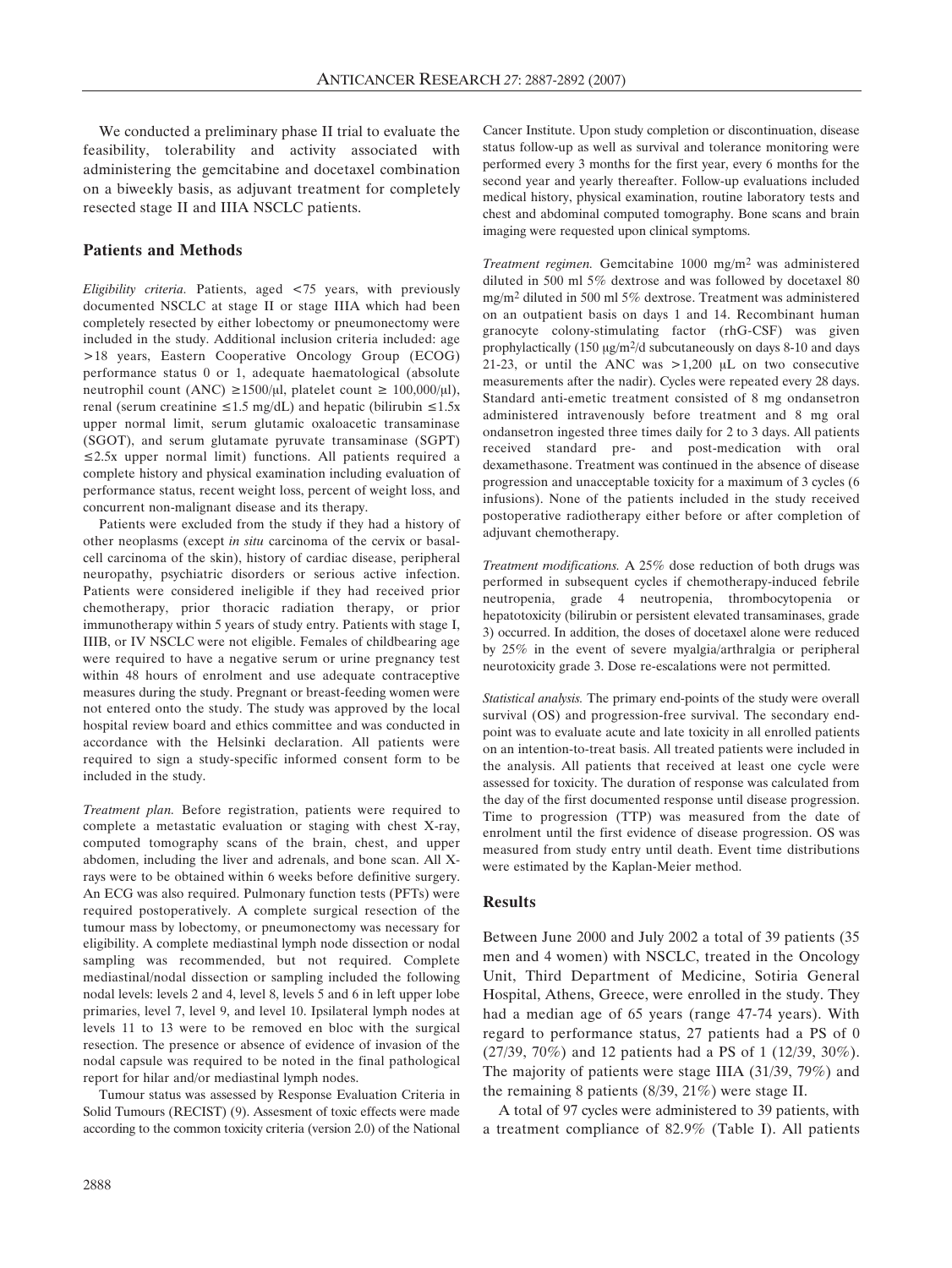Table I. *Patient characteristics.*

|                         |                | Patients |  |
|-------------------------|----------------|----------|--|
|                         | Number         | %        |  |
| Total                   | 39             | 100      |  |
| Gender                  |                |          |  |
| Male                    | 35             | 89.7     |  |
| Female                  | 4              | 10.2     |  |
| Age (years)             |                |          |  |
| Median                  | 65             |          |  |
| Range                   | 47-74          |          |  |
| ECOG performance status |                |          |  |
| 27<br>0                 | 70             |          |  |
| $1 \t12$                | 30             |          |  |
| Histology               |                |          |  |
| Adenocarcinoma          | 19             |          |  |
| Large cell carcinoma    | 5              |          |  |
| Squamous cell carcinoma | 12             |          |  |
| Other                   | 3              |          |  |
| Smoking exposure        |                |          |  |
| Packs per year          |                |          |  |
| $\theta$                | $\overline{2}$ | 5.1      |  |
| $1-40$                  | 6              | 15.3     |  |
| $41 - 60$               | $\overline{4}$ | 10.2     |  |
| 61-80                   | 10             | 25.7     |  |
| $81+$                   | 17             | 43.7     |  |

were included in the follow-up and analysis. Docetaxel dose modifications were needed only for two patients due to peripheral neuropathy. No patients discontinued therapy or were excluded from the study once the study began.

*Toxicity.* The major haematological and non-haematological toxicities associated with this regimen are shown in Table II. Grade 3 neurotoxicity and allergy occurred in 2 patients (5.1%) and 1 patient (2.5%), respectively. Peripheral neuropathy, mostly grades 1 and 2, was reported in 29 patients (74.3%) and was no more severe or prolonged than expected for single agent docetaxel. No grade 4 toxicity was observed. Non-haematological and haematological toxic effects were generally mild to moderate and entirely manageable.

*Effectiveness and survival.* All patients were included in the analysis. No patient discontinued therapy or dropped out of the study. The median duration of follow-up was 36.7 months (range 3 to 48 months). The median time to disease progression was 17 months (range 3 to 34 months), with a median overall survival of 21 months (range 3 to 45 months). Progression-free survival and overall survival curves are shown in Figures 1 and 2, respectively. None of the factors studied (histological subtype, degree of differentiation, ECOG PS and smoking exposure (number

| Table II. Toxicities reported during therapy. |  |  |
|-----------------------------------------------|--|--|
|-----------------------------------------------|--|--|

| Toxicity      | Number of patients $(\% )$<br>Grade NCI-CTC <sup>a</sup> |          |        |  |  |  |
|---------------|----------------------------------------------------------|----------|--------|--|--|--|
|               |                                                          |          |        |  |  |  |
|               | Dermopathy                                               | 6(15.3)  | 3(7.6) |  |  |  |
| Alopecia      | 11(28.2)                                                 | 23(58.9) |        |  |  |  |
| Neurotoxicity | 19 (48.7)                                                | 10(25.6) | 2(5.1) |  |  |  |
| Anaemia       | 18(46.1)                                                 | 9(23.0)  |        |  |  |  |
| Neutropenia   | 10(25.6)                                                 | 9(23.0)  |        |  |  |  |
| Diarrhea      | 10(25.6)                                                 | 3(7.6)   |        |  |  |  |
| Nausea        | 10(25.6)                                                 | 9(23.0)  |        |  |  |  |
| Allergy       | 11(28.2)                                                 | 4(10.2)  | 1(2.5) |  |  |  |

aThe National Cancer Institute Common Toxicity Criteria (version 2.0).

of packs per year) correlated to the response rate. Patterns of treatment failure analysis revealed brain metastasis in 15% of patients, intrathoracic recurrence in 24% and systemic metastasis in 36%.

#### **Discussion**

Surgery alone has been the standard treatment for patients with operable NSCLC for decades. Postoperative radiation therapy has failed to demonstrate a survival benefit (10-13). Since death was due mainly to distant metastasis, efforts at improving overall survival were mainly focused on adding chemotherapy in the preoperative or postoperative setting.

The positive impact of cisplatin in NSCLC patients is compromised by its significant toxicity even though a metaanalysis published in 1995 favoured platinum based chemotherapy, with a 13% reduction in the risk of death and an absolute benefit of 5% at five-year survival (14). The significant toxicity of platinum-based regimens has resulted in poor compliance to treatment schedules when patients with poor performance status (ECOG PS>1) and/or elderly patients were deprived from treatment or delayed for more than six weeks post-surgically until chemotherapy was initiated. This compromised the outcome of the adjuvant treatment.

The recent development of newer active antineoplastic agents, such as taxanes, gemcitabine and vinorelbine, has provided us with the opportunity to challenge the predominant role of platinum-based regimens in the treatment of NSCLC. Several randomized studies evaluating combinations of these newer agents have produced equal, if not superior results, in inoperable disease regarding response rate, disease-free survival, 1-year survival, overall survival and quality of life when compared to platinumbased regimens.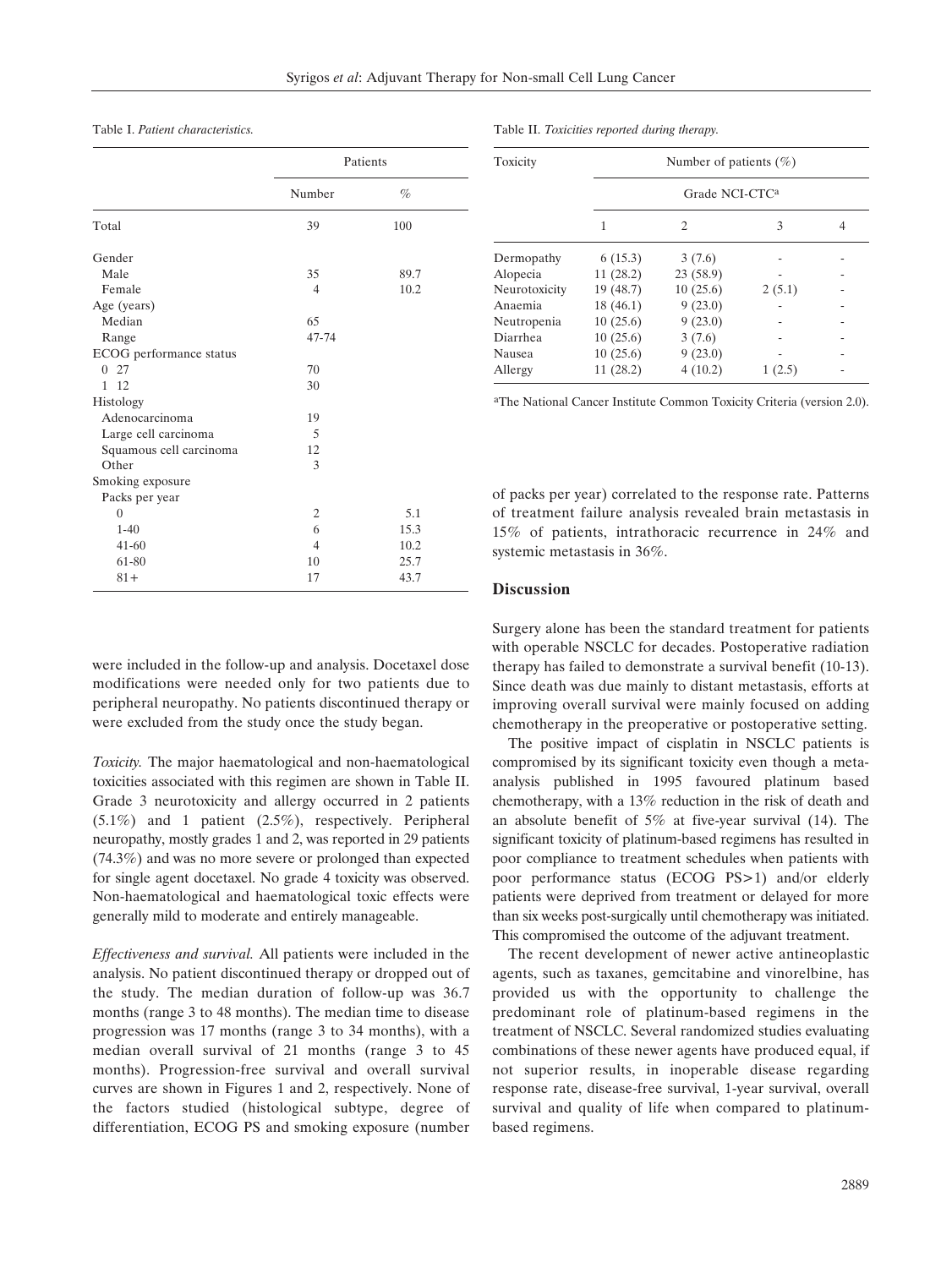

Figure 1. *Kaplan-Meier disease-free survival curve of the patients treated with the docetaxel/gemcitabine adjuvant regimen.* Figure 2. *Kaplan-Meier overall survival curve of the patients treated with* 

Gemcitabine, a deoxycytidine analogue, has demonstrated a satisfactory role as a first-line treatment of NSCLC, either alone or in combination (15). Docetaxel is a semi-synthetic taxoid that promotes the assembly of stable microtubules *in vitro* and blocks mitosis in proliferating cells. When administered as a single agent, objective response rates ranging from 26% to 54% and from 7% to 10% have been achieved in chemotherapy-naïve and refractory/resistant NSCLC patients, respectively (16, 17). Its combination with cisplatin has resulted in objective response rates of 33% to 46% and a median survival time of 8.4 to 13 months (18). The definite role of docetaxel in NSCLC, along with its favourable toxicity profile, has prompted several investigators to combine it with other active agents. Several studies have evaluated the combination of docetaxel with gemcitabine in a 21-day administration scheduling, with efficacy and toxicity comparable to those observed in platinum combinations (19). In an attempt to increase efficacy and improve the toxicity profile, several schedules have been proposed that administer docetaxel either on days 1 or 8 of a 21-day cycle (20, 21). Others have attempted to administer both agents on a weekly basis, but a high incidence of severe pulmonary adverse events was observed in terms of diffuse interstitial pneumonitis which was manifested with dyspnea, hypoxia and fever (22).

In our study, we administered increased doses of both agents on a biweekly schedule, along with G-CSF support, in an attempt to improve efficacy at the lowest possible toxicity cost. The chemotherapy regimen was well-tolerated, with completely manageable mild to moderate haematological and non-haematological toxic effects that did not require dose reductions or cycle delays. Only two



*the docetaxel/gemcitabine adjuvant regimen.*

patients experienced grade III neurotoxicity, while there was no incidence of haematologic toxicity grade III or diffuse interstitial pneumonitis. This regimen has been used in the past by our group, in metastatic NSCLC disease with satisfactory compliance, proven effectiveness and acceptable toxicity (23).

Data from metastatic NSCLC disease provide evidence that there is no survival advantage of any of the commonly used regimens (24-26). The cumulative experience of adjuvant chemotherapy for stage II and III NSCLC has shown that although it has a statistically significant benefit, it is still marginal, with the majority of patients still dying of lung cancer, while treatment-associated comorbidity is the second most common cause of death (27). In our study, we were able to demonstrate a median time-to-disease progression of 17 months and a median overall survival of 21 months, which are comparable with previous studies with cisplatin based regimens (28, 29).

It is of particular interest that the majority of patients included in our study were stage III (79%) and none of the participants received postoperative radiotherapy in addition to adjuvant chemotherapy. Although our patients did not receive postoperative radiotherapy, distant metastasis, including brain metastasis, rather than intrathoracic, remained the main pattern of disease recurrence. This may reflect the shift observed over the last two decades from squamous cell carcinomas to adenocarcinomas as the primary histological type.

In addition, our study kindless several questions to be addressed regarding adjuvant chemotherapy of NSCLC such as the optimal number of cycles administered (3 *vs.* 4 cycles), the potential role of prophylactic brain irradiation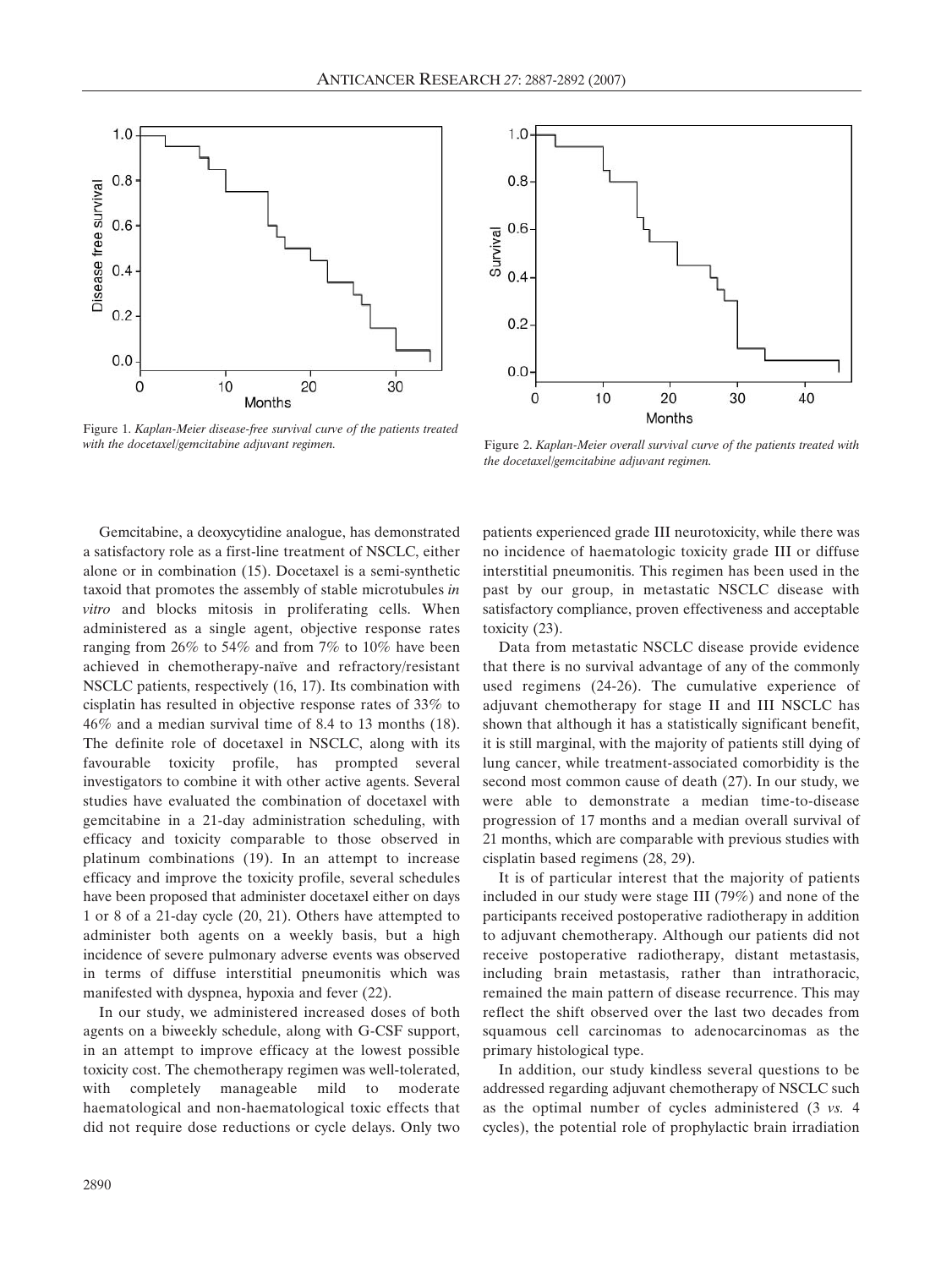(especially in heavily treated patients) and finally, the molecular identification of patients most likely to benefit from the multimodality treatment. Other issues indeed remain to be solved the role of preoperative chemotherapy, the addition of biological or targeted therapies, and the potential benefits for the elderly and for those patients with poor performance statuses regarding adjuvant treatment and the goal to achieve a patient-tailored treatment.

## **Conclusion**

Our study suggests that the biweekly administration of docetaxel and gemcitabine is a safe, well-tolerated and convenient chemotherapy regimen in the adjuvant setting of completely resected NSCLC stage II and III, with efficacy similar to that reported in other regimens. Hence, this nonplatinum based regimen appears promising and warrants further evaluation.

#### **References**

- 1 Padley S: Radiological diagnosis and staging of lung cancer. *In*: Tumor of the Chest. Biology, Diagnosis and Management. Syrigos KN, Nutting C and Roussos C (eds.). New York, Springer, pp. 127-144, 2006.
- 2 Burdett S and Stewart L: Postoperative radiotherapy in nonsmall cell lung cancer: update on an individual patient data meta-analysis. Lung Cancer *47*: 81-83, 2005.
- 3 Pisters KMW: Adjuvant chemotherapy for NSCLC-The smoke clears. N Engl J Med *352*: 25, 2640-2642, 2005.
- The International Adjuvant Lung Cancer Trial Collaborative Group: Cisplatin-based adjuvant chemotherapy in patients with completely resected non small-cell lung cancer. N Engl J Med *350*: 351-360, 2004.
- 5 Strauss GM, Herndon J, Maddaus MA, Johnstone DW, Watson DM, Sugarbaker DJ, Schilsky RA, Vokes EE and Green MR: Randomized clinical trial of adjuvant chemotherapy with paclitaxel and carboplatin following resection in stage IB nonsmall cell lung cancer (NSCLC): report of Cancer and Leukemia Group B (CALGB) protocol 9633. J Clin Oncol *22(Suppl 14S)*: 621s, 2004. [abstract].
- 6 Pisters KMW and Le Chevalier T: Adjuvant chemotherapy in completely resected NSCLC. J Clin Oncol *23*: 3270-3278, 2005.
- 7 Douillard JY, Lerouge D, Monnier A, Bennouana J, Haller AM, Sun XS, Assouline D, Grau B and Riviere A: Combined paclitaxel and gemcitabine as first-line treatment in metastatic non-small cell lung cancer: a multicentre phase II study. Br J Cancer *84*: 1179-1184, 2001.
- 8 Laack E, Mende T, Benk J, Chemaissani A, Scholtze J, Lorenz C, Niestroy A, Dalhoff K, Muller T, Walter T, Durk H, Elder L and Hossfeld DK: Gemcitabine and vinorelbine as first-line chemotherapy for advanced non-small cell lung cancer: a phase II trial. Eur J Cancer *37*: 583-590, 2001.
- 9 James K, Eisnhauer E, Christian M, Terenziani M, Vera D, Mulda JA and Therasse P: Measuring response in solid tumors: unidimensional *versus* bidimensional measurement. J Natl Cancer Inst *91(6)*: 523-528, 1999.
- 10 Dautzenberg B, Arriagada R, Chammard AB, Jarema A, Mezzetti M, Mattson K, Lagrange JL, Le Pechoux C, Lebeau B and Chastang C: A controlled study of postoperative radiotherapy for patients with completely resected non small cell lung carcinoma. Cancer *86*: 265-273, 1999.
- 11 Casas F, Zimmermann FB, Perin B and Jeremic B: Integration of radiotherapy in the management of locally advanced NSCLC. *In*: Tumor of the Chest. Biology, Diagnosis and Management. Syrigos KN, Nutting C and Roussos C (eds.). New York, Springer, pp. 237-247, 2006.
- 12 Bekelman JE, Rosenzweig KE, Bach PB and Schrag D: Trends in the use of postoperative radiotherapy for resected non-small cell lung cancer. Int J Radiat Oncol Biol Phys *29*: 1241-1244, 2006.
- 13 PORT Meta-analysis Trialists Group: Postoperative radiotherapy in non-small cell lung cancer: Systematic review and meta-analysis of individual patient data from nine randomised clinical trials. Lancet *352*: 257-263, 1998.
- 14 Non-Small Cell Lung Cancer Collaborative Group: Chemotherapy in non-small cell lung cancer: a meta-analysis using updated data on individual patients from 52 randomised clinical trials. BMJ *311*: 899-909, 1995.
- 15 Martoni AA, Di Fabio F, Melotti B, Giaquinta S and Guaraldi M: Planned sequence of gemcitabine followed by vinorelbine in the treatment of elderly patients with advanced non-small cell lung cancer. Anticancer Res *26*: 1501-1506, 2006.
- 16 Georgoulias V, Ardavanis A, Agelidou A, Agelidou M, Chandrinos V, Tsaroucha E, Toumbis M, Kourousis C, Syrigos KN, Polyzos A, Samaras N, Papakotoulas P, Christofilakis C, Ziras N and Alagakis A: Docetaxel *versus* docetaxel plus cisplatin as front-line treatment of patients with advanced nonsmall-cell lung cancer: a randomized, multicenter phase III trial. J Clin Oncol *22*: 2602-2609, 2004.
- 17 De Petris L, Migliorino MR, Ceribelli A, Martelli O, Di Molfetta M and De Martinis F: Docetaxel administered every two weeks as second line chemotherapy for advanced non-small cell lung cancer: phase II study. Anticancer Res *25*: 4713-4717, 2005.
- 18 Fossella F, Pereira JR, von Pawel J, Pluzanska A, Gordounova V, Kankel E, Mattson KV, Ramlau R, Szezesna A, Fidias P, Millward M and Belani CP: Randomized multinational phase III study of docetaxel plus platinum combinations *versus* vinorelbine plus cisplatin for advanced non-small cell lung cancer. J Clin Oncol *21*: 3016-3024, 2003.
- 19 Scagliotti GV and Selvaggi G: Non-platinum based chemotherapy for advanced non-small cell lung cancer. *In*: Tumor of the Chest. Biology, Diagnosis and Management. Syrigos KN, Nutting C and Roussos C (eds.). New York, Springer, pp. 289-299, 2006.
- 20 Israel V, Tagawa ST, Snyder T, Jeffers S and Raghavan D: Phase I/II trial of gemcitabine plus docetaxel in advanced non-small cell lung cancer (NSCLC). Invest New Drugs *22*: 291-297, 2004.
- 21 De Castro J, Lorenzo A, Morales S, Belon J, Dorta J, Lizon J, Madronal C, Gallurt PM, Casado E, Feliu J and Boran MG: Phase II study of a fixed dose-rate infusion of gemcitabine associated with docetaxel in advanced non-small-cell lung carcinoma. Cancer Chemother Pharmacol *55*: 197-202, 2005.
- 22 Dimopoulou I, Bamias A, Lymperopoulos P and Dimopoulos MA: Pulmonary toxicity from novel antineoplastic agents. Ann Oncol *17*: 372-379, 2006.